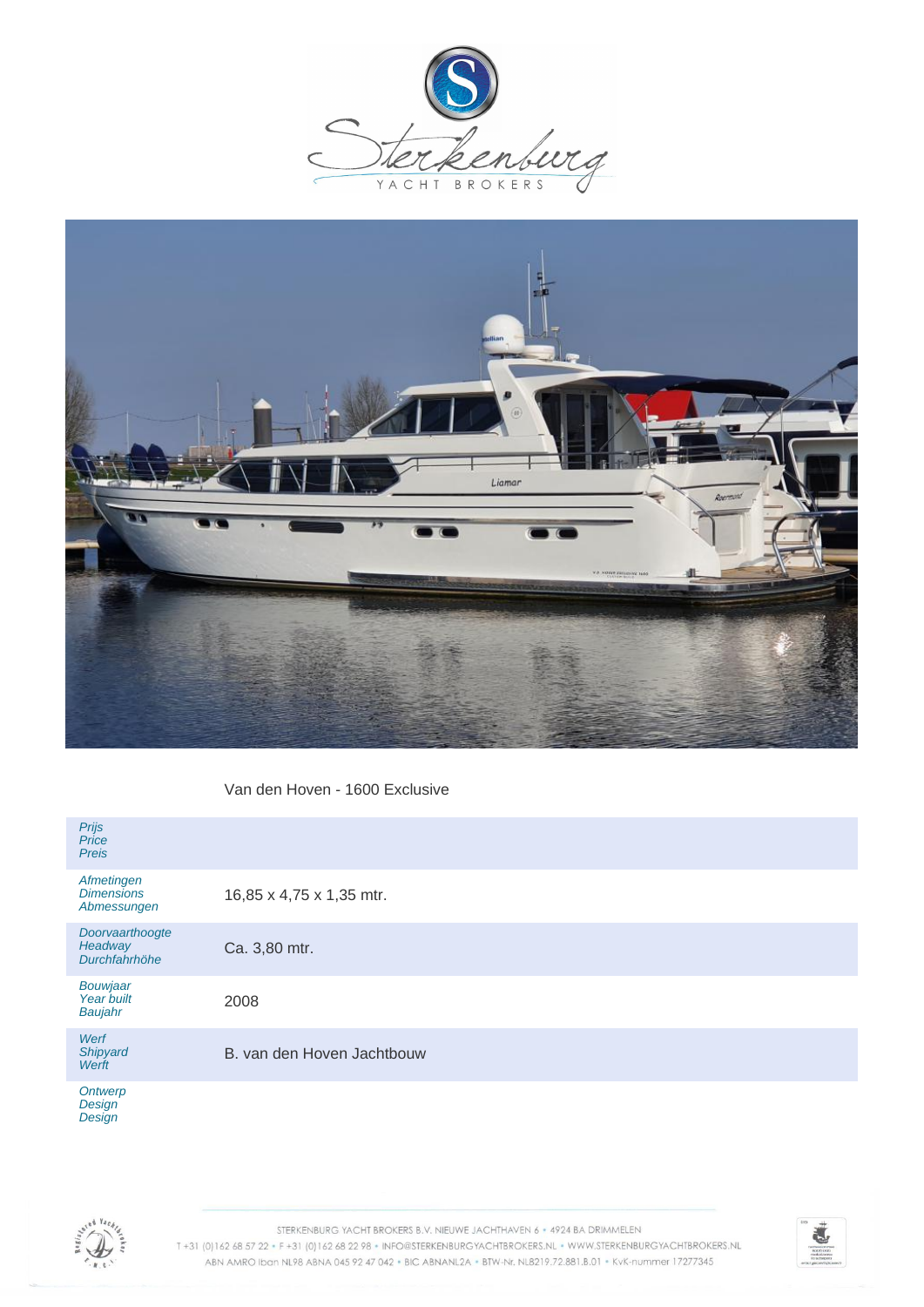

| Ligplaats<br>Location<br>Liegeplatz                                    | <b>Drimmelen</b>          | <b>Douches</b><br><b>Shower</b><br><b>Duschen</b>                               | $\overline{2}$    |
|------------------------------------------------------------------------|---------------------------|---------------------------------------------------------------------------------|-------------------|
| CE-status<br>CE-category<br>CE-category                                | $\mathsf{C}$              | Verwarming<br><b>Heating</b><br>Heizung                                         | Kabola C.V.       |
| <b>Materiaal romp</b><br><b>Hull material</b><br><b>Rumpf material</b> | <b>Staal</b>              | Airco<br>Airco<br>Klimaanlage                                                   | Ja                |
| Materiaal opbouw<br>Superstructure material<br>Afbauten material       | <b>Staal</b>              | <b>Fornuis</b><br><b>Stove</b><br>Herd                                          | Ja                |
| <b>Materiaal dek</b><br>Deck material<br>Dek material                  | Staal/Teak                | <b>Koelkast</b><br>Refrigerator<br><b>Kühlschrank</b>                           | Ja(2x)            |
| Rompvorm<br><b>Hull shape</b><br><b>Rumpfform</b>                      | Knikspant                 | <b>Diepvries</b><br>Freezer<br><b>Tiefkühlschrank</b>                           | Ja                |
| Waterverplaatsing<br><b>Displacement</b><br>Verdrängung                | Ca. 31 ton                | Afwasmachine<br><b>Dishwasher</b><br>Spülmachine                                | Ja                |
| Motorisering<br>Engine(s)<br>Motor(en)                                 | 1 x Vetus Deutz à 231 pk. | <b>Wasmachine/Droger</b><br>Washing-machine<br>Waschmachine                     | Ja                |
| <b>Draaiuren</b><br><b>Engine hours</b><br><b>Betriebstunden</b>       |                           | <b>Televisie</b><br><b>Television</b><br>Fernsehgerät                           | Ja                |
| <b>Snelheid</b><br><b>Speed</b><br>Geschwindigkeit                     | Ca. 10 knopen             | <b>Stereo</b><br><b>Stereo</b><br>Stereoanlage                                  | Ja                |
| <b>Boegschroef</b><br><b>Bow thruster</b><br><b>Bugschraube</b>        | Elektrisch                | Elektrische installatie<br><b>Electrical installation</b><br>Elekr.installation | 12/24/230 volt    |
| <b>Hekschroef</b><br><b>Stern thruster</b><br>Heckschraube             | Elektrisch                | Accu's<br><b>Batteries</b><br><b>Batterien</b>                                  | Ja                |
| Ankerlier<br><b>Anchor winch</b><br>Ankerspil                          | Elektrisch                | Generator<br>Generator<br><b>Stromaggregat</b>                                  | Mastervolt 12 Kva |
| <b>Stabilisatoren</b><br><b>Stabilizers</b><br><b>Stabilisatoren</b>   |                           | Acculader<br><b>Battery charger</b><br>Batterie ladegerät                       | Mastervolt        |
| <i><b>Interieur</b></i><br><b>Interior</b><br><i><b>Interieur</b></i>  | Kersen                    | <b>Omvormer</b><br>Converter<br><b>Stromumwandler</b>                           | Mastervolt 2000   |
| <b>Aantal hutten</b><br>Cabins<br><b>Kabinen</b>                       | $\overline{2}$            | <b>Brandstoftank</b><br><b>Fuel tank</b><br><b>Treibstoftanks</b>               | Ca. 2.000 ltr.    |
| Aantal slaapplaatsen<br><b>Berths</b><br><b>Betten</b>                 | $\overline{4}$            | <b>Watertank</b><br>Fresh water tank<br><b>Frischwassertanks</b>                | Ca. 1.000 ltr.    |
| <b>Toiletten</b><br><b>Toilet</b><br>Wc                                | $\overline{2}$            | <b>Vuilwatertank</b><br><b>Holding tank</b><br>Fäkalientank                     | Ca. 350 ltr       |



STERKENBURG YACHT BROKERS B.V. NIEUWE JACHTHAVEN 6 · 4924 BA DRIMMELEN

T+31 (0)162 68 57 22 · F+31 (0)162 68 22 98 · INFO@STERKENBURGYACHTBROKERS.NL · WWW.STERKENBURGYACHTBROKERS.NL ABN AMRO Iban NL98 ABNA 045 92 47 042 . BIC ABNANL2A . BTW-Nr. NL8219.72.881.B.01 . KvK-nummer 17277345